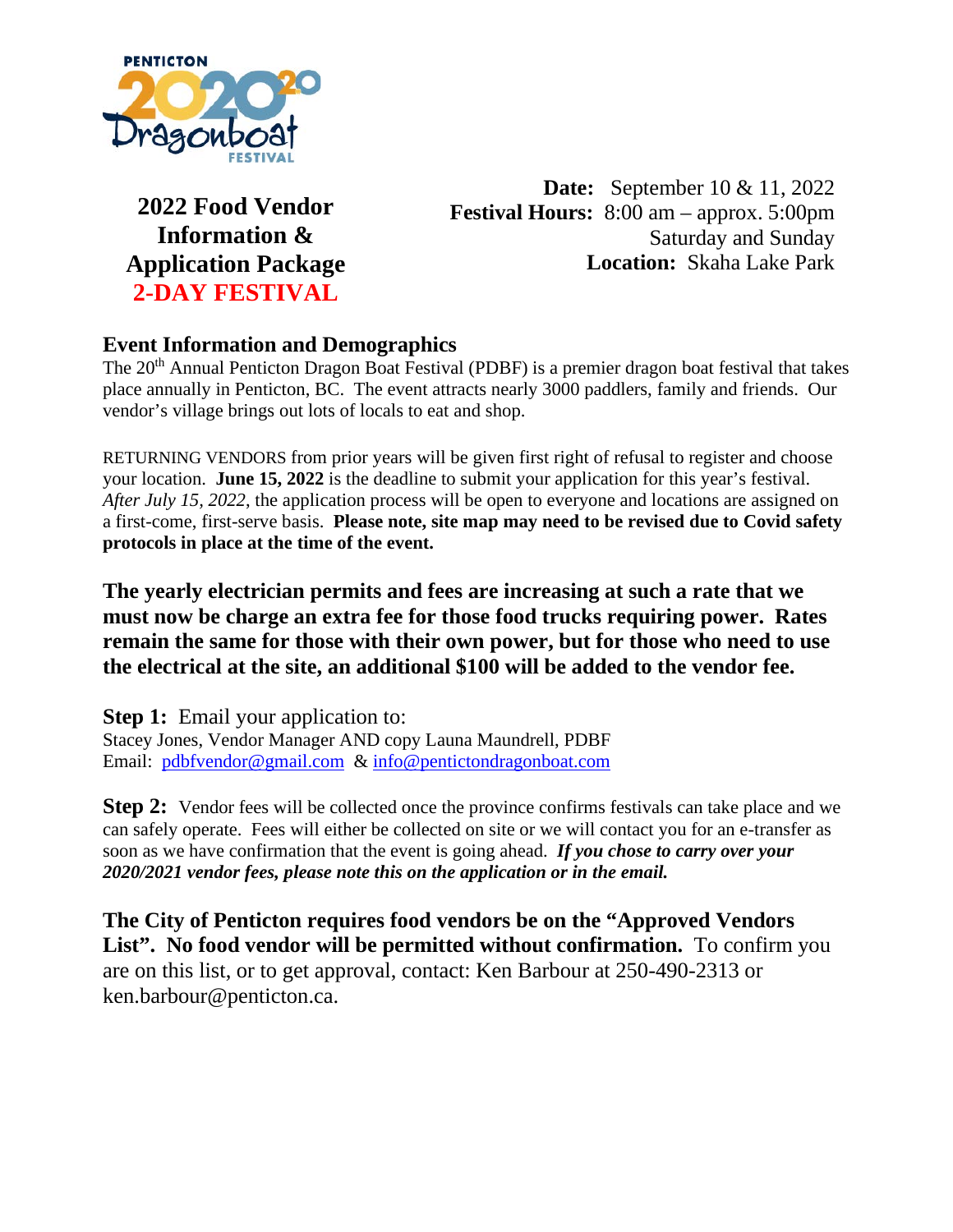

| <b>VENDOR INFORMATION</b> (please print legibly) |  |  |
|--------------------------------------------------|--|--|
| <b>Business Name</b>                             |  |  |
| <b>Contact Name</b>                              |  |  |
| <b>Business Address</b>                          |  |  |
| City / Province                                  |  |  |
| <b>Website Address</b>                           |  |  |
| <b>Business Phone</b>                            |  |  |
| Email (required) *                               |  |  |

# **Brief Description of Food Served:**

**I confirm I am on the City of Penticton Approved Vendor's List (mandatory)** 

**PRICE \$360 including gst for 2-day festival plus \$100 if electrical is needed**

## **LOCATION PREFERENCE (see attached map)**

| <b>Choice 1</b> |  |
|-----------------|--|
| <b>Choice 2</b> |  |
| <b>Choice 3</b> |  |

### **ELECTRICAL REQUIREMENTS**

**I require power (\$100 fee) Yes / No**

**Amperage Required \_\_\_\_\_\_\_\_\_\_\_**